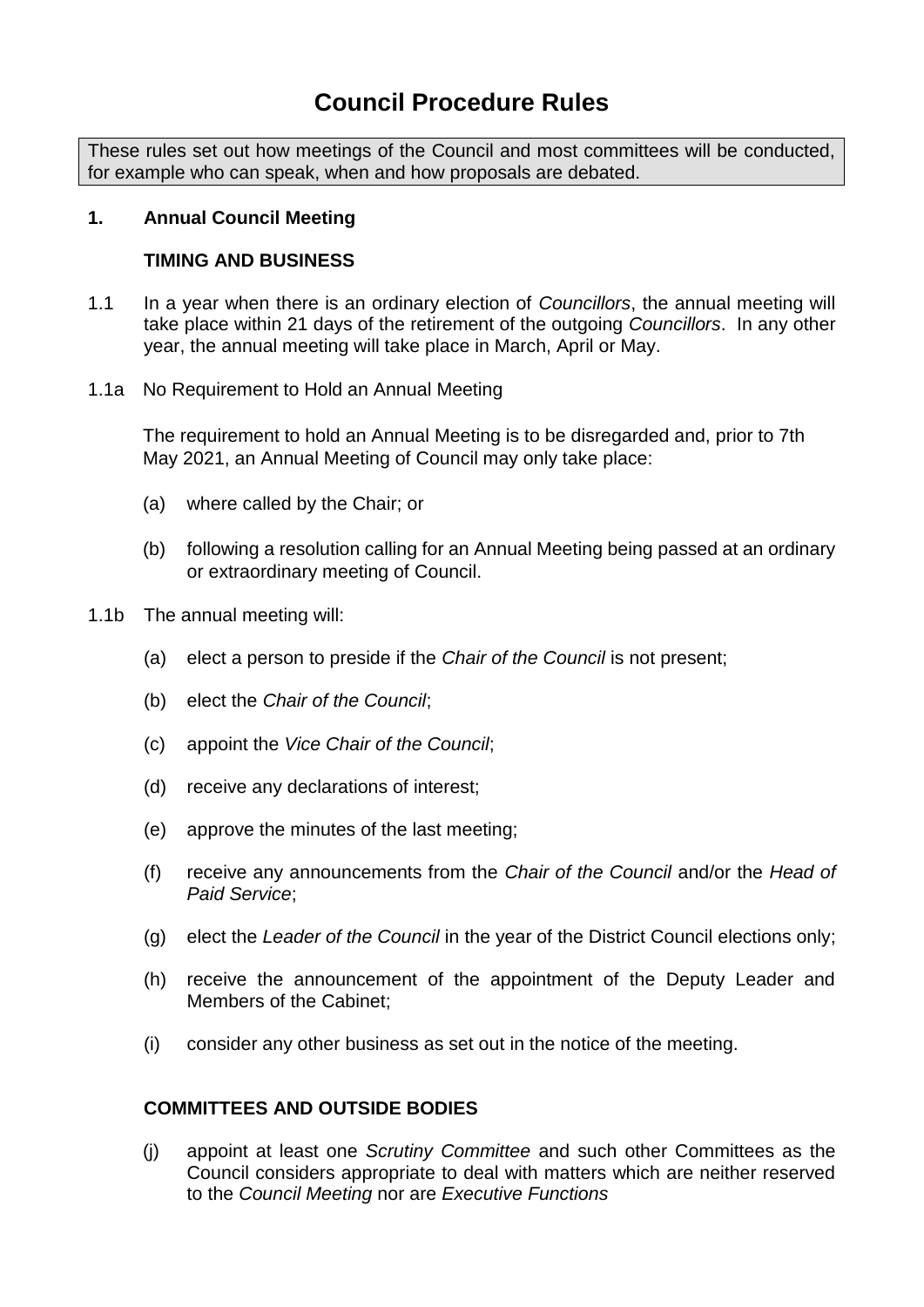- (k) decide the size and terms of reference for those committees;
- (l) decide the allocation of seats to political groups in accordance with the political balance rules set out in Appendix A;
- (m) receive nominations of *Councillors* to serve on each committee and outside body; and
- (n) appoint to those committees and outside bodies except where appointment to those bodies has been delegated by the Council or is exercisable only by the Cabinet;
- (o) agree the scheme of delegation set out in Part 3 of this Constitution.
- (p) approve the financial threshold for Key Decisions.

# **2. Ordinary Meetings**

- 2.1 Ordinary meetings of the Council will take place in accordance with the agreed calendar of meetings. Ordinary meetings will:
	- (a) elect a person to preside if the *Chairman of the Council* or *Vice Chairman of the Council* is not present;
	- (b) approve the minutes of the last meeting and the Chairman will sign them as a correct record;
	- (bb) where the Minutes are approved by virtual means, arrangement will be made after the meeting, and within 2 months, for signatures to be made in hard copy.
	- (c) receive any declarations of interest from Members;
	- (d) receive any announcements from the *Chair of the Council*, *Leader*, Members of the Cabinet or the *Head of Paid Service*;
	- (e) receive any *Deputations* or consider petitions submitted in accordance with the Council's Petitions Scheme
	- (f) receive any questions from, and provide answers to, the public;
	- (g) receive any questions from Members of the Council;
	- (h) deal with any business from the last Council meeting;
	- (i) receive reports from the Cabinet and the Council's committees and receive questions and answers on any of those reports as required by law or specifically referred by those bodies;
	- (j) receive reports about and receive questions and answers on the business of joint arrangements and external organisations;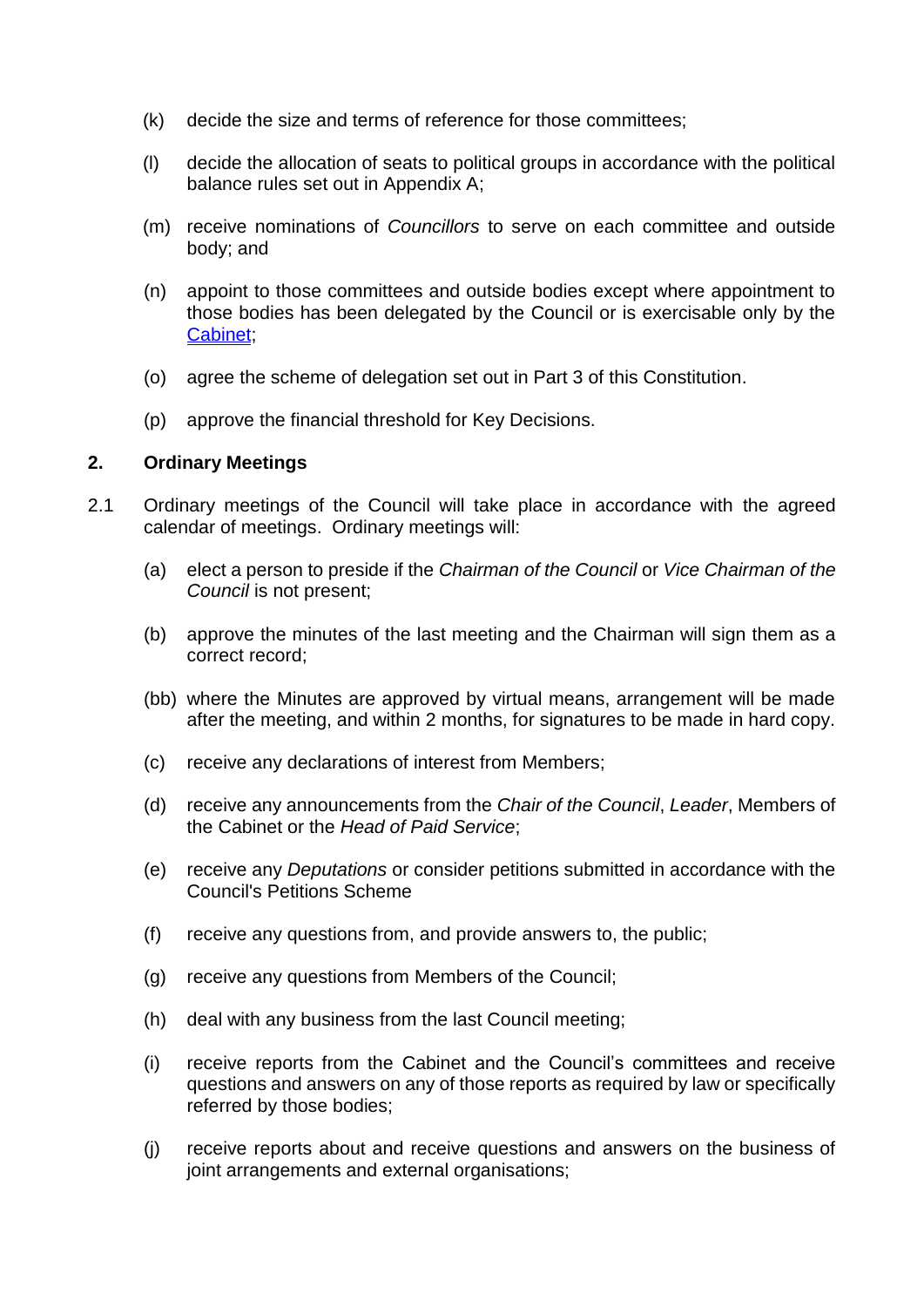- (k) consider motions on notice;
- (l) consider any other business specified in the summons to the meeting.
- 2.2 It is the right of Council at any ordinary or extraordinary meeting to establish or dissolve any board or committee (apart from the Cabinet) or to review its size and terms of reference, giving regards to existing rules around proportionality.
- 2.3 If a meeting of Council is to be cancelled before the notice and summons has been sent out, this is to be agreed with the Chair and Vice Chair of the Council and the Leader of the Council, or Deputy Leader in their absence.
- 2.4 Under regulation 4(1) of the Local Authorities and Police and Crime Panels (Coronavirus) (Flexibility of Local Authority and Police and Crime Panel Meetings) (England and Wales) Regulations 2020, meetings may be moved or cancelled. This shall only be exercised with the consent of the Chair or, in the Chair's absence, the Vice-Chair.

# **3. Extraordinary Meetings**

- 3.1 The people or bodies listed below may require the Head of Paid Service to call Council meetings in addition to ordinary meetings:
	- (a) the Council by resolution;
	- (b) the *Chairman of the Council*;
	- (c) the *Monitoring Officer*;
	- (d) the Chief Finance Officer; and
	- (e) any five Members of the Council if they have signed a requisition presented to the *Chairman of the Council* and he/she has refused to call a meeting or has failed to call a meeting within seven days of the presentation of the requisition.
- 3.2 When requested, the Head of Paid Service shall call a meeting of the Council unless he or she is of the opinion that the business to be discussed at the proposed meeting can conveniently wait until the next ordinary meeting of the Council.
- 3.3 No business may be conducted at an Extraordinary meeting other than that specified in the resolution, request or requisition which led to it being called.<sup>1</sup>

# **4. Time and Place of Meetings**

1

4.1 All Council meetings will be in accordance with the agreed Meetings Schedule or at such other time and/or place as may be determined by the Chairman or, in the Chair's absence, the Vice-Chair in advance of the summons to the meeting being despatched.

<sup>&</sup>lt;sup>1</sup> This does not restrict the agenda to one item of business. Questions and Motions may be included on the agenda for Extraordinary meetings.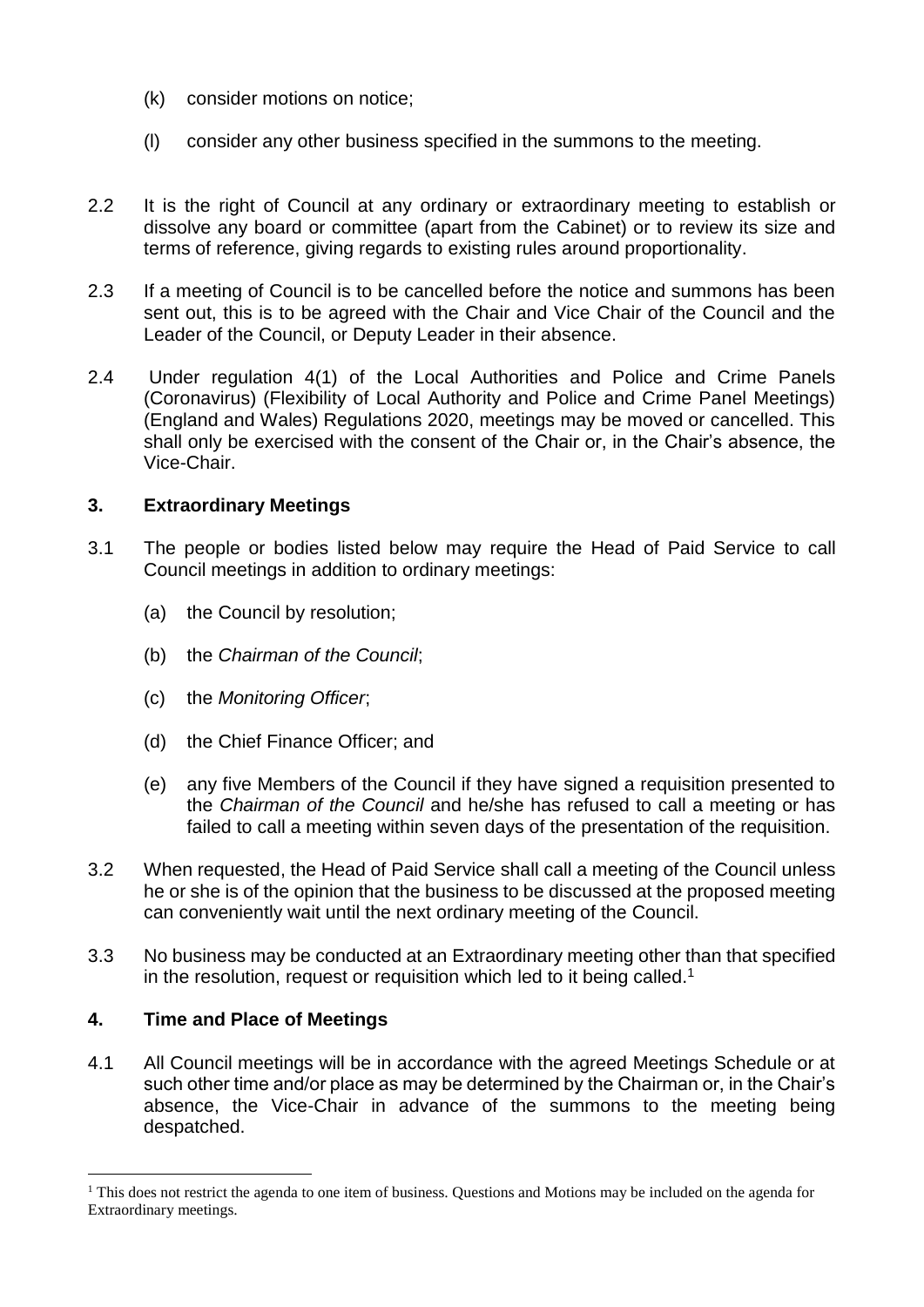4.1A For all purposes of the Constitution the term "meeting" is not limited in meaning to a meeting of persons all of whom, or any of whom, are present in the same place, for which purposes any reference to "place" is to be interpreted as where a meeting is held, or to be held, includes reference to more than one place including electronic, digital or virtual locations such as internet locations, web addresses or conference call telephone numbers.

# **5. Notice of Meetings**

- 5.1 The Monitoring Officer or other authorised officer will give notice to the public of the time and place of any meeting in accordance with the *Access to Information Procedure Rules.*
- 5.2 At least five clear working days before a meeting, the Monitoring Officer will send a summons signed by him/her by post or electronic mail to every Member of the Council or by leaving it at their usual place of residence. Members may provide details in writing of an alternative address or email to which he/she wishes summons to be sent to.
- 5.3 The summons will give the date, time and place of each meeting and specify the business to be transacted, and will be accompanied by any relevant reports.
- 5.3A The summons for a virtual meeting will specify the digital platform on which the meeting will be taking place and how Members can access it. Details of how the public may view or listen to the meeting will also be published with the Summons.

# **6. Chair of Meeting**

- 6.1 The person presiding at a meeting of the Council may exercise any power or duty of the *Chair of the Council*. Where these rules apply to meetings of boards or committees, references to the *Chair of the Council* also include the Chair of boards or committees.
- 6.1A If the Chair is remotely attending a meeting and their connection is disrupted, the Vice-Chair shall preside over the meeting in the Chair's absence. If both the Chair and Vice-Chair are absent (or disconnected) from the meeting, the meeting will stand adjourned for 15 minutes. If the Chair or Vice-Chair is unable to re-enter the meeting, the meeting shall be adjourned to a later date, or the business shall be considered at the next ordinary meeting.

# **7. Quorum**

- 7.1 Subject to any specific statutory requirement, the quorum of a meeting will be one quarter of the whole number of members or three voting members, whichever is the greater.
- 7.1A A Member attending a meeting remotely will be counted for the purpose of establishing a quorum so long as that Member can, when they are speaking, be heard (and seen where possible) and they can hear (and see where possible) the other Members attending the meeting and the Monitoring Officer, or other officer appointed to act on his/her behalf. In addition, a remote attendee must be able to be heard (and seen where possible) by, and in turn hear (and see where possible) any members of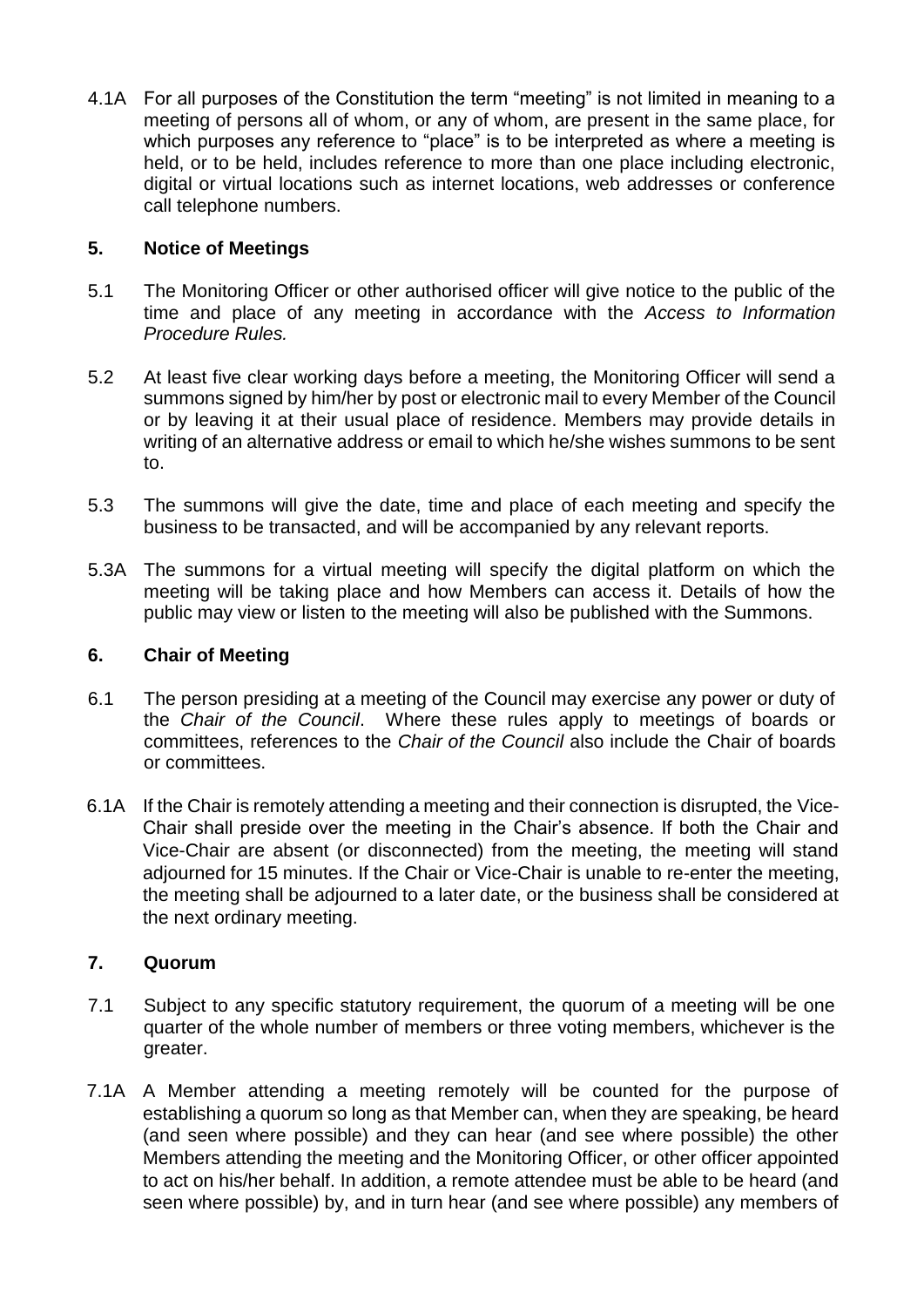the public entitled to attend the meeting and who exercise a right to speak at the meeting.

- 7.2 If a quorum is not reached 15 minutes after the time appointed for the start of the meeting, the meeting will stand adjourned.
- 7.3 During any meeting if the person chairing the meeting counts the number of members present and declares there is not a quorum present, then the meeting will adjourn immediately. If this is caused by technical difficulties experienced by a Member trying to access or host a virtual meeting, then a period of 15 minutes shall be allowed to able to the issues to be resolved. If the meeting remains inquorate, remaining business will be considered at a time and date fixed by the person chairing the meeting. If he/she does not fix a date, the remaining business will be considered at the next ordinary meeting.
- 7.3A The failure of any technological provision, whether that leads to a partial or complete loss of contact, shall not invalidate any part of the deliberations or any vote taken, providing a quorum is maintained. The person chairing the meeting may adjourn the meeting if they deem that appropriate whilst any technological issues are resolved.
- 7.3B If there is urgent or time-limited business that must conducted at a meeting, it should be made clear to Members that the meeting would continue and a vote would be taken without their attendance in the event of a communications/technological failure.

# **8. Questions by the Public**

- 8.1 General.
	- (a) Members of the public may ask questions of members of the Cabinet at ordinary meetings of the Council.
	- (b) Time allowed for questions and answers shall not, without the consent of the Council, exceed 15 minutes, or in the case of one questioner, 5 minutes.
	- (c) Questions and responses shall not be a matter of debate.

#### 8.2 Notice of Questions.

A question may only be asked if notice has been given by delivering it in writing or by electronic mail to the Monitoring Officer no later than midday twelve clear working days before the day of the meeting. Each question must give the name and address of the questioner and must name the Member of the Council to whom it is to be put.

8.3 Number of Questions.

At any one meeting no person may submit more than one question and no more than one question may be asked on behalf of any one organisation.

8.4 Scope of Questions.

The Monitoring Officer may reject a question if: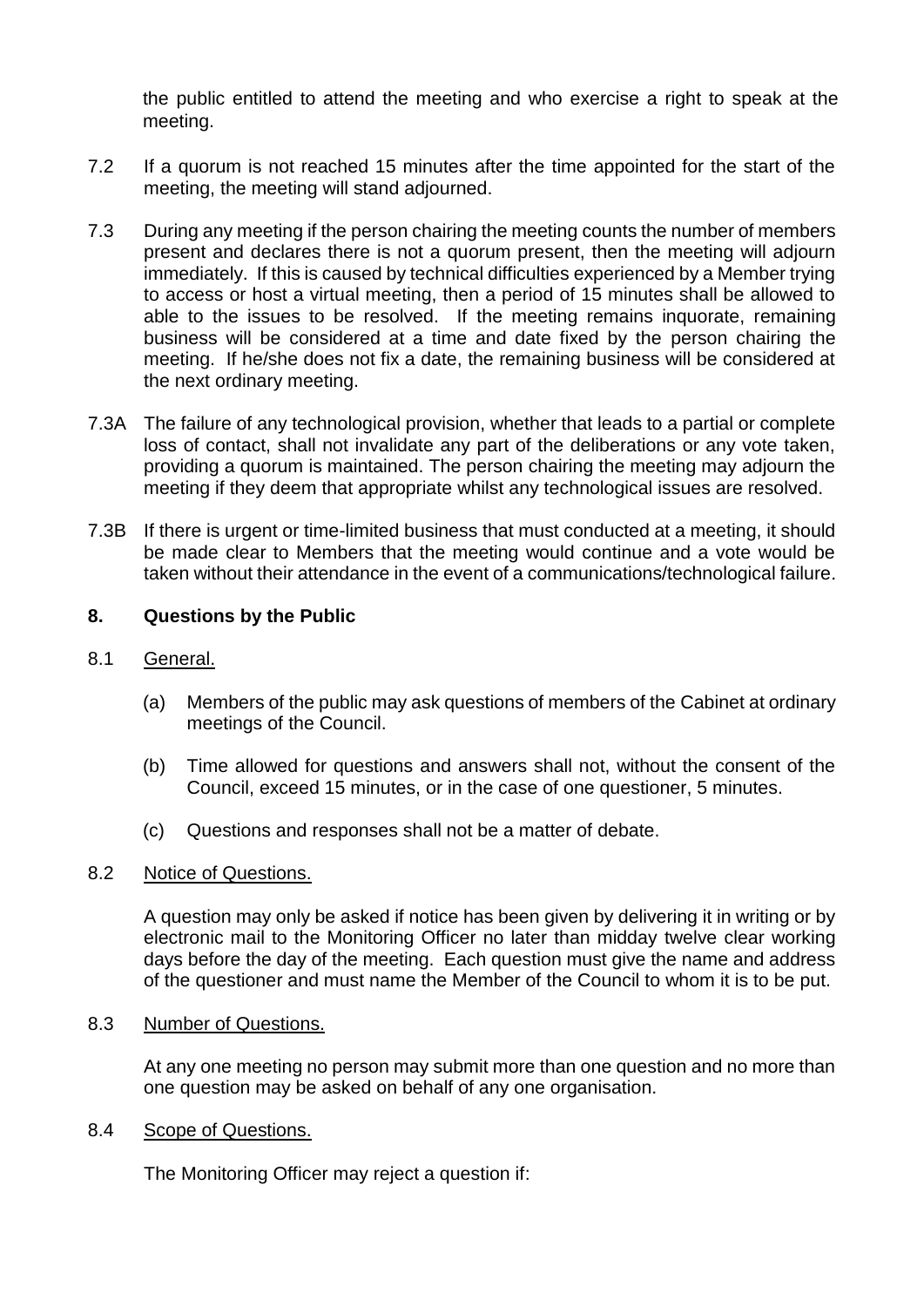- (a) it is not about a matter for which the Council has a responsibility or which affects the district;
- (b) it is defamatory, frivolous or offensive;
- (c) it is substantially the same as a question which has been put at a meeting of the Council in the past six months;
- (d) it requires the disclosure of confidential or exempt information;
- (e) it breaches any procedure rule;
- (f) it relates to an item on the agenda for that Council meeting;
- (g) it relates to a planning application that is in the process of being determined by the District Council; or
- (h) it relates to an ongoing complaint currently being considered by the District Council.

If a question is rejected the person who submitted it will be notified in writing before the meeting and given the reasons for the rejection.

#### 8.5 Record of Questions.

The Monitoring Officer will enter each question in a book open to public inspection and will immediately send a copy of the question to the member to whom it is to be put. Rejected questions will include reasons for rejection. Copies of all questions will be circulated to all members and will be made available to the public attending the meeting.

# 8.6 Order of Questions.

Questions will be asked in the order of which notice of them was received, except that the *Chair of the Council* may group together similar questions.

#### 8.7 Asking the Question at the Meeting.

The *Chair of the Council* will invite the questioner to put the question to the member named in the notice.

#### 8.7A Management of Public Questions for Virtual Meetings

It may not be possible for the questioner to attend the meeting of Council by-virtual means, and in those instances the clerk to the Council, prior to the commencement of the meeting, will have arranged for the response to their question to be submitted to the questioner in writing, thus allowing an opportunity for a supplementary question to be formulated and offered (without notice) in the meeting. CPRs 8.8 and 8.9 still apply in this scenario.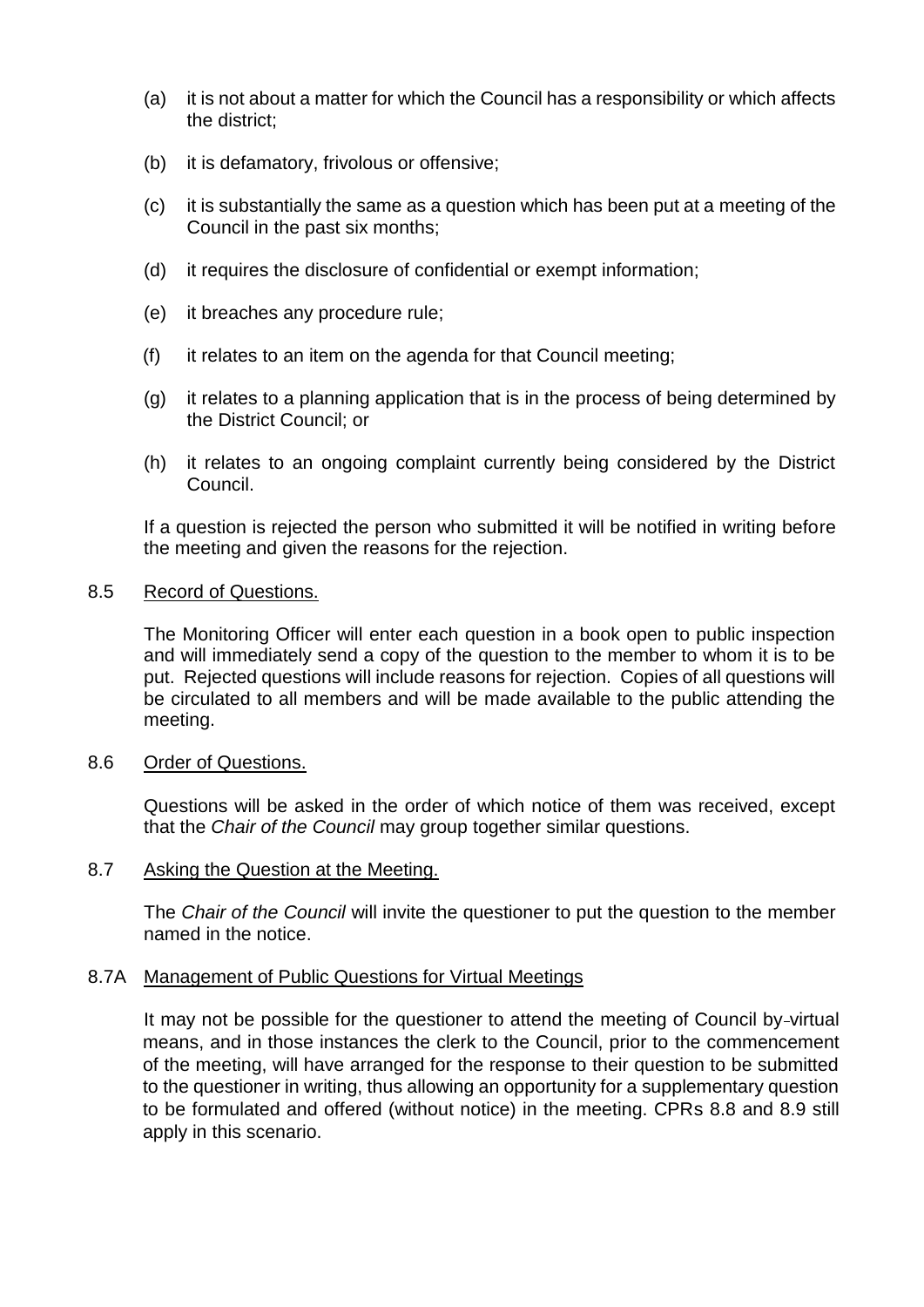The clerk will read the original question, following which the member to which to question was put will respond, as per their prior written response. The clerk will then read the supplementary question which will be answered during the meeting.

# 8.8 Supplementary Question.

A questioner who has put a question in person may also put one brief supplementary question without notice to the member who has replied to his or her original question. A supplementary question must arise directly out of the original request or reply. The *Chair of the Council* may reject a supplementary question on any of the grounds in rule 8.5 above or if the question takes the form of a speech.

# 8.9 Response

An answer may take the form of:

- (a) a direct oral answer
- (b) where the desired information is in a council publication or another published work, a reference to that publication; or
- (c) a written answer circulated later to the questioner.

# 8.10 Reference of Question to the *Cabinet* or a Committee.

Unless the *Chairman of the Council* decides otherwise, no discussion will take place on any question, but any Councillor may move that the matter raised by a question be referred to the *Cabinet* or the appropriate board or Committee. Once seconded, such a motion will be voted on without discussion.

# **9. Questions By Councillors**

#### 9.1 On Reports of the Cabinet or Committee.

A *Councillor* may ask the *Leader*, the *Chair of the Council* or a Committee Chairman questions without notice about an item in a report of the *Cabinet* or of that Committee when it is being considered.

#### 9.2 Questions on Notice at Council Meetings.

Subject to rule 9.3, a *Councillor* may ask the *Chair of the Council*, the *Leader*, any Cabinet Members or the *Chair* any Committee a question about any matter in relation to which the Council has powers or duties or which affects the District which is not, in the opinion of the Monitoring Officer, illegal; scurrilous; improper; or out of order.

# 9.3 Notice of Questions.

A Councillor may only ask a question under Rule 9.2 if either:

(a) submitted the question in writing to the question to the Monitoring Officer no later than midday twelve clear working days before the day of the meeting; or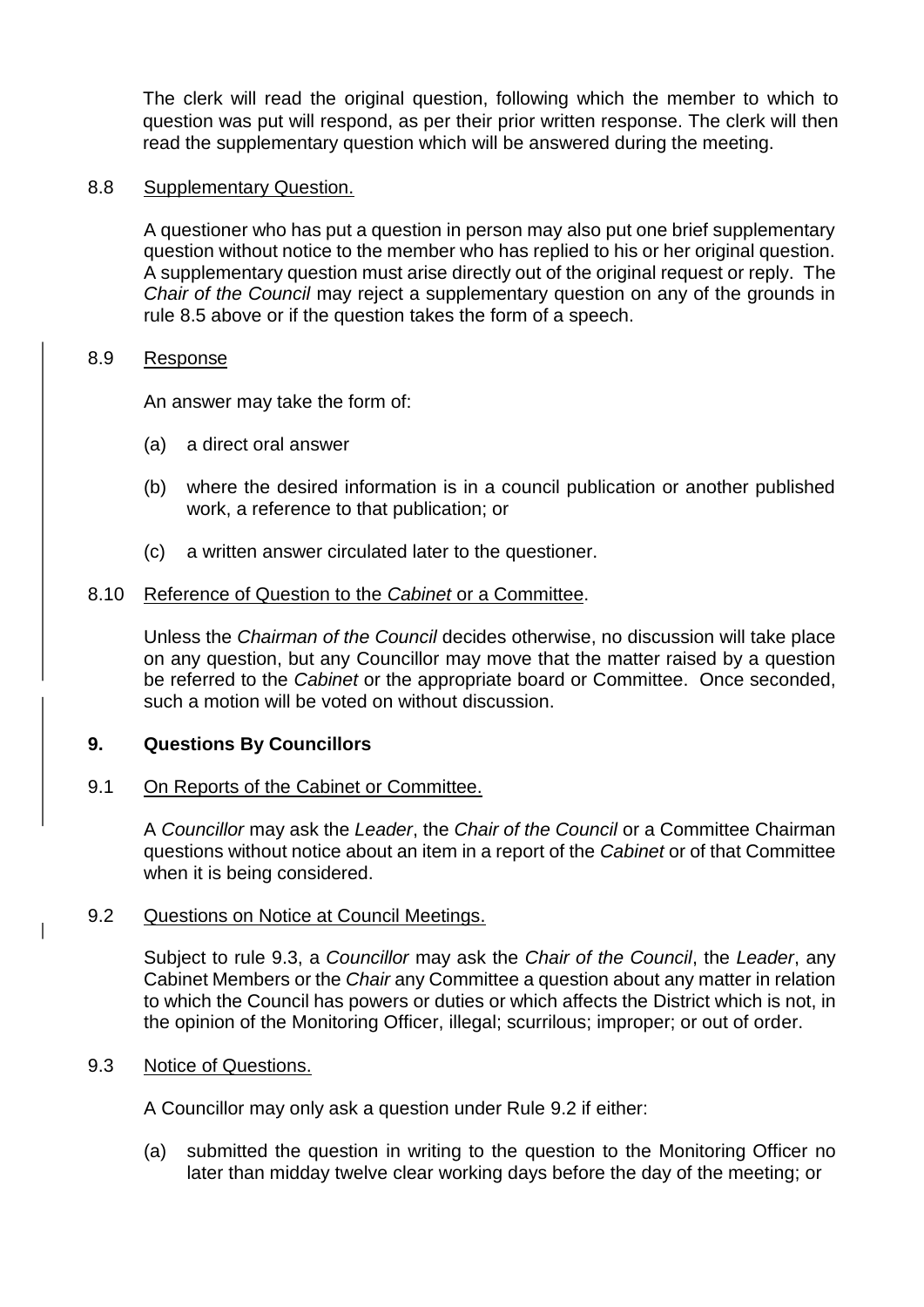- (b) the question relates to urgent matters, they have the consent of the Councillor to whom the question is to be put and the content of the question is given to the Monitoring Officer by 9 am on the day of the meeting.
- (c) details of questions submitted by Councillors on notice will be circulated to Cabinet immediately after the deadline has passed.

# 9.4 Scope of Questions

The Monitoring Officer may reject a question if:

- (a) it is not about a matter for which the Council has a responsibility or which affects the district;
- (b) it is defamatory, frivolous or offensive;
- (c) it is substantially the same as a question which has been put at a meeting of the Council in the past six months;
- (d) it requires the disclosure of confidential or exempt information;
- (e) it breaches any procedure rule;
- (f) it relates to an item on the agenda for that Council meeting;
- (g) it relates to a planning application that is in the process of being determined by the District Council; or
- (h) it relates to an ongoing complaint currently being considered by the District Council.

If a question is rejected the person who submitted it will be notified in writing before the meeting and given the reasons for the rejection.

# 9.5 Response.

An answer may take the form of:

- (a) a direct oral answer;
- (b) where the desired information is in a publication of the Council or other published work, a reference to that publication; or
- (c) a written answer circulated to the questioner.

#### 9.6 Supplementary Question.

A Councillor asking a question under Rule 9.2 may ask one supplementary question without notice. A supplementary question must arise directly out of the original question or reply.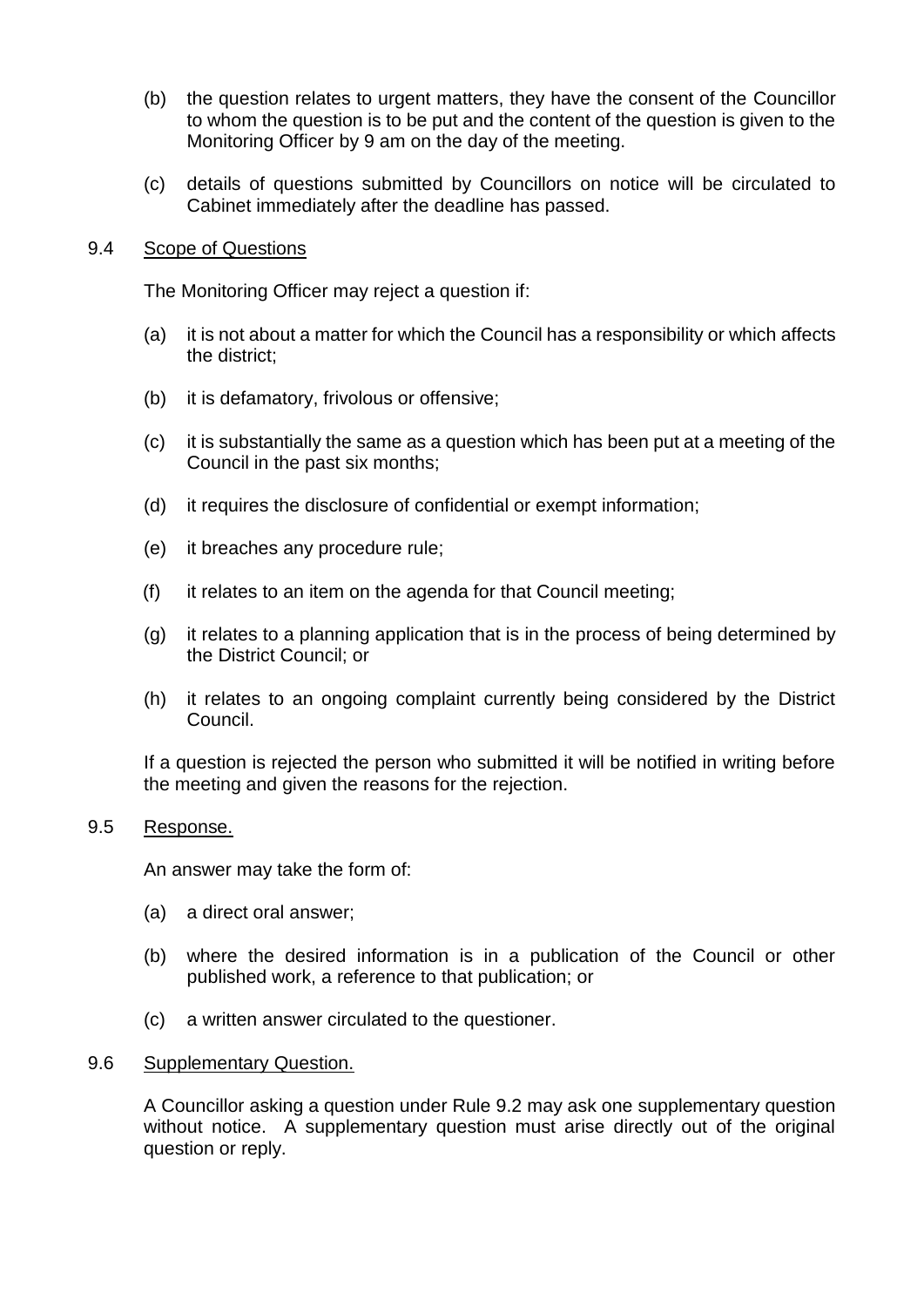# 9.7 Number of Questions.

Questions on notice are limited to one per Councillor per meeting, plus one supplementary question.

# 9.8 Time for Questions.

There will be an overall time limit of fifteen minutes on Councillors' questions with no extension of time and questions not dealt with in this time will be dealt with by written response.

# 9.9 Format of Questions.

Councillors must confine their contributions to questions and answers and not make statements or attempt to debate. The *Chair of the Council* will decide whether a Councillor is contravening this rule and stop the Councillor concerned. The *Chair of the Council's* ruling will be final.

# 9.10 Withdrawal of Questions.

A question which has been accepted and published may be withdrawn by the Member who asked it provided that they indicate this in writing to the Monitoring Officer and the Member to which the question has been asked not later than 10am on the day of the meeting.

# **10. Motions - on Notice**

# 10.1 Notice

Except for motions which can be moved without notice under Rule 11, written notice of every motion, signed by at least one Councillor, must be delivered to the Monitoring Officer not later than midday on the day twelve clear working days before the date of the meeting. These will be entered in a book open to inspection by the public. There is a limit of one motion, per Member, per meeting. Details of motions submitted by Councillors on notice will be circulated to the Cabinet immediately after the deadline has passed.

# 10.2 Scope

Motions must be about matters for which the Council has a responsibility or which affect the area. The *Chairman of the Council* may, on the advice of the Head of Paid Service, refuse a motion which is illegal, scurrilous, improper or out of order.

# 10.3 Motions Set Out in the Agenda

Motions for which notice has been given will be listed on the agenda in the order in which notice was received, unless the Councillor giving notice states, in writing, that they propose to move it to a later meeting or withdraw it.

# **11. Motions and Amendments - Without Notice**

11.1 The following motions and amendments may be moved without notice: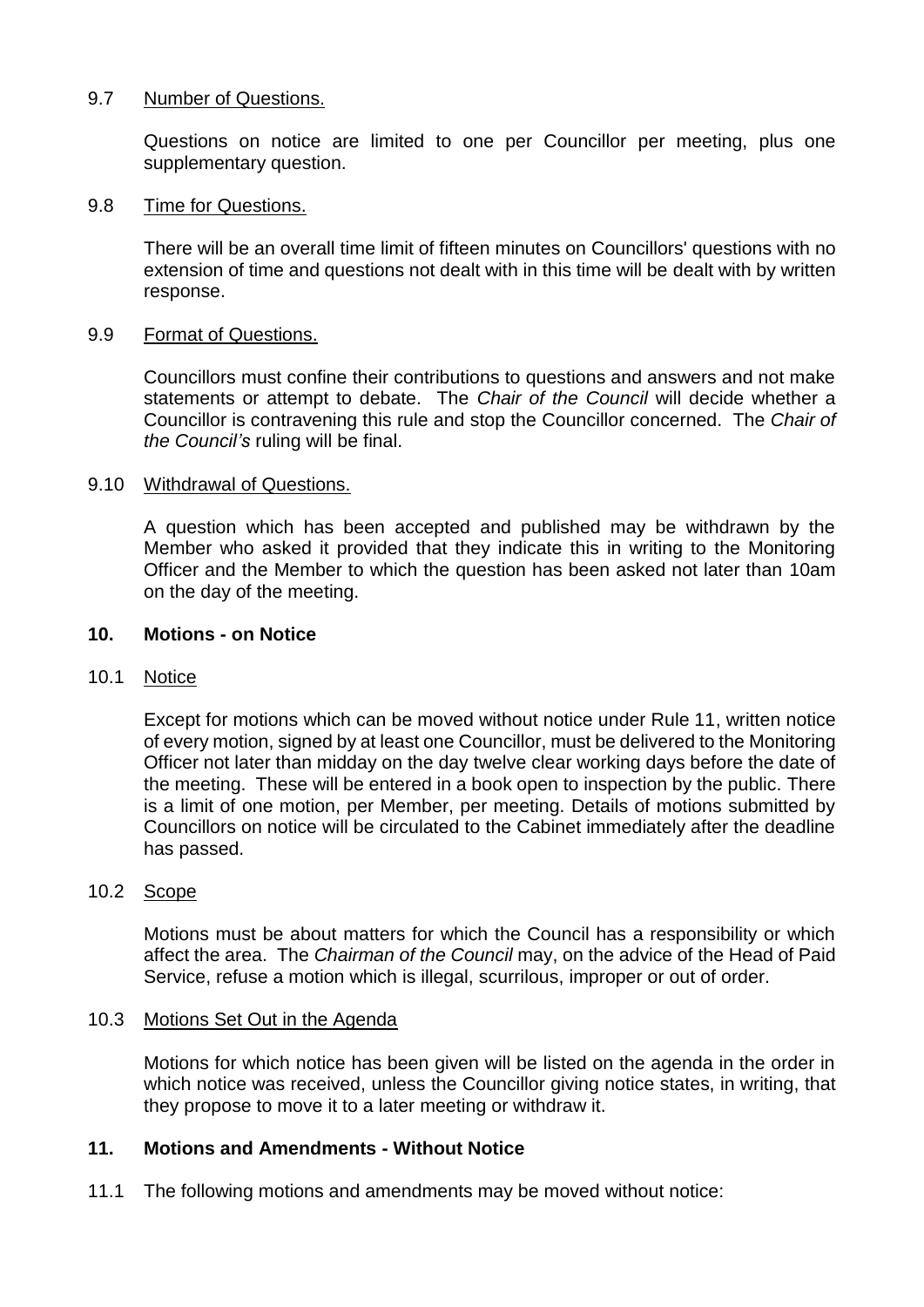- (a) to appoint a *Chairman* of the meeting at which the motion is moved;
- (b) in relation to the accuracy of the Minutes;
- (c) to change the order of business in the Agenda;
- (d) to refer something to an appropriate body or individual;
- (e) to appoint a Committee or Councillor arising from an item on the summons for the meeting;
- (f) to receive reports and recommendations of Committees or officers and to make any decisions necessarily arising;
- (g) to withdraw a motion;
- (h) to amend a motion;
- (i) to proceed to the next business;
- (j) that the question be now put;
- (k) to adjourn a debate;
- (l) to adjourn a meeting;
- (m) to suspend a particular Procedure Rule;
- (n) to exclude the public in accordance with the Access to Information Procedure Rules;
- (o) not to hear a Councillor further or to require a Councillor to leave the meeting; (rules 22.2 and 22.3) and
- (p) to give the consent of the Council where its consent is required by this Constitution.

# **12. Rules of Debate**

#### 12.1A Debate in Virtual Meetings

In addition to the below provisions, in virtual meetings Members, where possible, will indicate a wish to speak at the opening of a debate to allow the Chair to collate a list of Members to call upon. These will be heard in order of receipt.

#### 12.1 No Speeches to be Made until Motion Seconded

No speeches may be made after the mover has moved a proposal and explained the purpose of it until the motion has been seconded.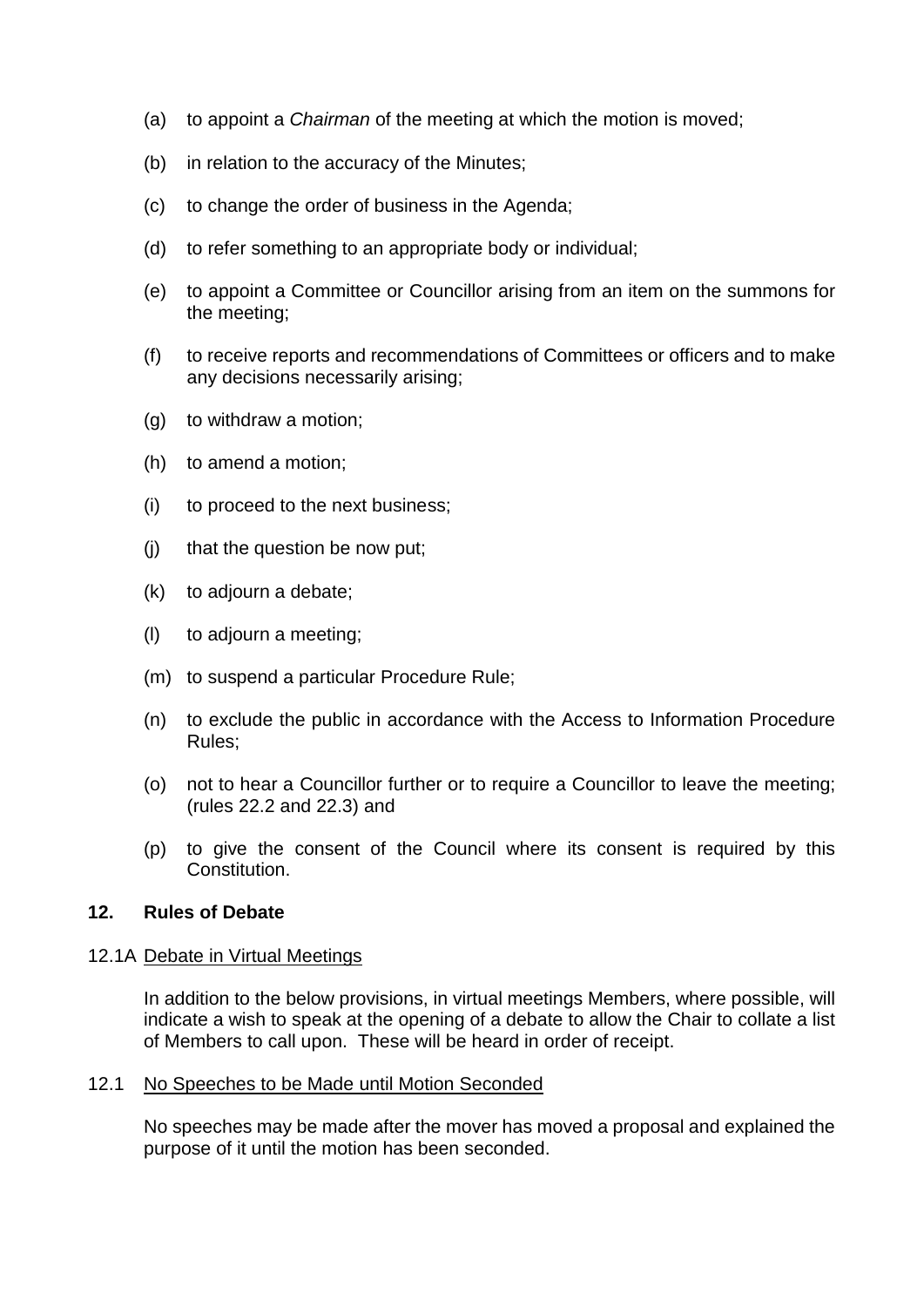# 12.2 Right to Require a Motion in Writing

Unless notice of the motion has already been given, the *Chair of the Council* may require it to be written down and handed to him or her before it is discussed.

# 12.3 Seconder's Speech

When seconding a motion or amendment, a Councillor may reserve his or her speech until later in the debate.

# 12.4 Content and Length of Speeches

Speeches must be directed to the question under discussion or to a personal explanation or point of order. A Member presenting a report of the Cabinet or other Member Group or moving a motion, of which notice has been given under Rule 10, may speak for up to ten minutes. No other speech may exceed 5 minutes. The *Chair of the Council* may consent to extend the time limit on speeches.

# 12.5 When a Councillor May Speak Again

A Councillor who has spoken on a motion may not speak again whilst it is the subject of debate, except:

- (a) to speak once on an amendment moved by another Councillor;
- (b) to move a further amendment if the motion has been amended since he or she last spoke;
- (c) if their first speech was on an amendment moved by another Councillor, to speak on the main issues (whether or not the amendment on which he or she spoke was carried);
- (d) to exercise a right of reply;
- (e) on a point of order; and
- (f) by way of personal explanation.

# 12.6 Amendments to Motions

- (a) An amendment must be relevant to the motion and should:
	- (i) refer the motion to an appropriate body or individual for consideration or re-consideration;
	- (ii) leave out words;
	- (iii) leave out words and insert or add others;
	- (iv) insert or add words;

as long as the effect of (ii)  $-$  (iv) above is not to negate the motion.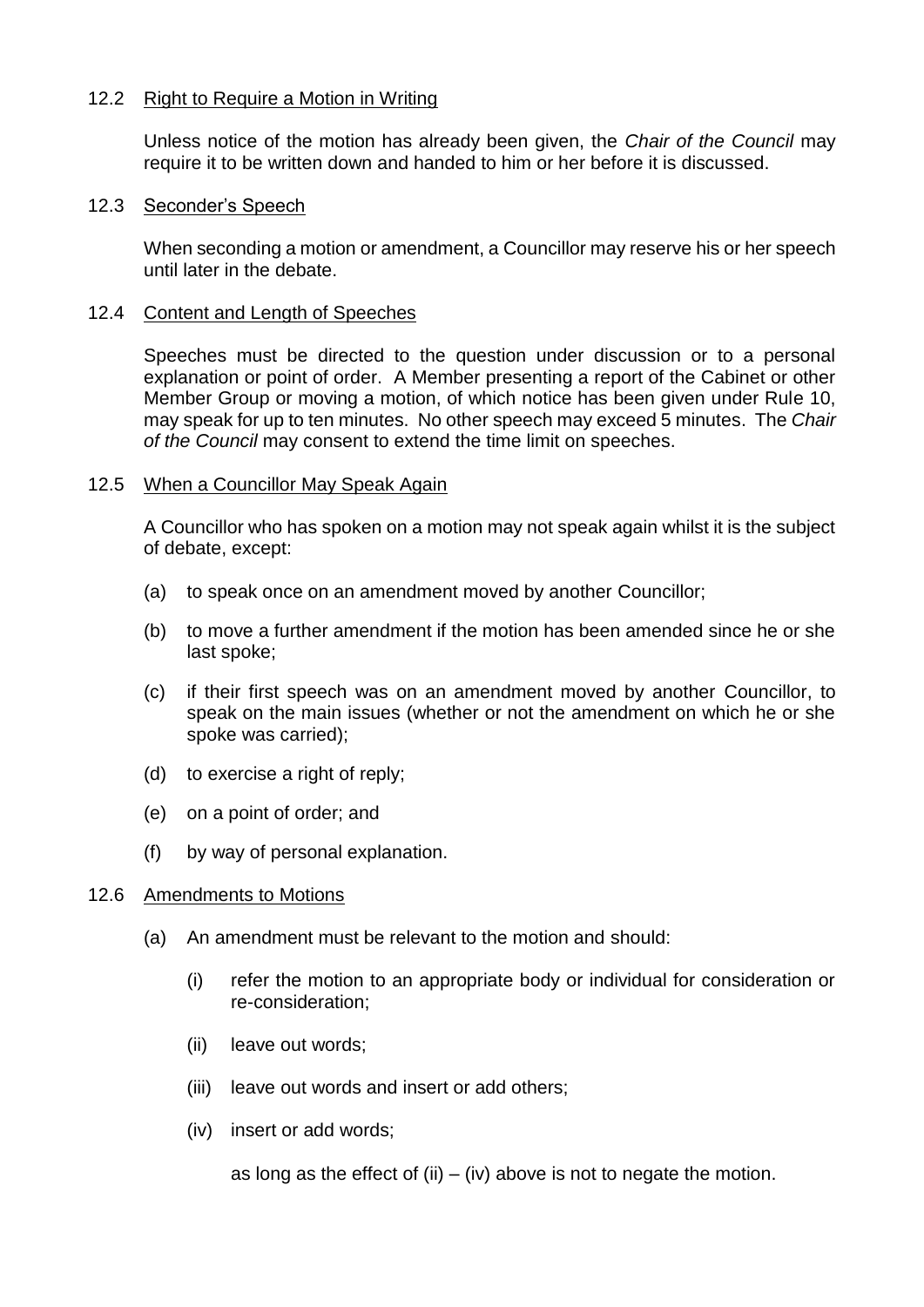- (b) Only one amendment may be moved and discussed at any one time. No further amendment may be moved until the amendment under discussion has been disposed of.
- (c) If an amendment is not carried, other amendments to the original motion may be moved.
- (d) If an amendment is carried, the motion as amended takes the place of the original motion. This becomes the substantive motion to which any further amendments are moved.
- (e) After an amendment has been carried, the *Chair of the Council* will read out the amended motion before accepting any further amendment or, if there are none, put it to the vote.

# 12.7 Alteration of Motion

- (a) A Councillor may alter a motion of which he or she has given notice with the consent of the meeting. The meeting's consent will be signified without discussion.
- (b) A Councillor may alter a motion which he or she has moved without notice with the consent of both the meeting and the seconder. The meeting's consent will be signified without discussion.
- (c) Only alterations which could be made as an amendment may be made.

# 12.8 Withdrawal of Motion

A Councillor may withdraw a motion which he/she has moved with the consent of both the meeting and the seconder. The meeting's consent will be signified without discussion. No Councillor may speak on the motion after the mover has asked permission to withdraw it unless permission is refused.

# 12.9 Right of Reply

- (a) The mover of a motion has a right to reply at the close of the debate on the motion, immediately before it is put to the vote.
- (b) If an amendment is moved, the mover of the original motion also has a right of reply at the close of debate on the amendment, but may not otherwise speak on the amendment.
- (c) The mover of an amendment shall have a right of reply to the debate on the amendment, just before the mover of the original motion.

#### 12.10 Motions which may be Moved during Debate

When a motion is under debate, no other motion may be moved except the following:

(a) to withdraw the motion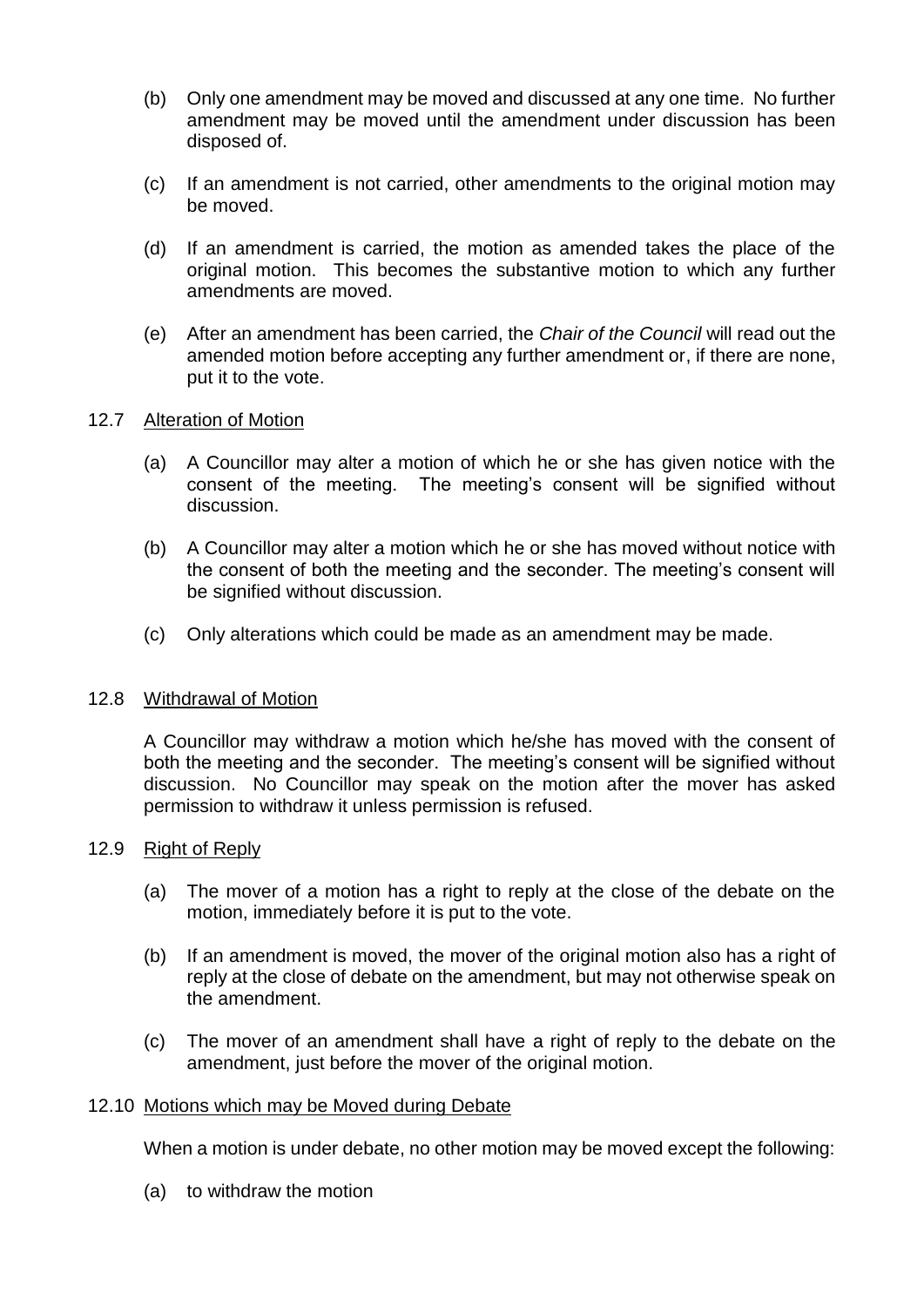- (b) to amend the motion
- (c) to proceed to the next business
- (d) that the question be now put
- (e) to adjourn a debate
- (f) to adjourn a meeting
- (a) to exclude the press and public in accordance with the access to information rules
- (h) that a Councillor be not further heard or to exclude the Councillor from the meeting (under rules 22.2 and 22.3).

# 12.11 Closure Motions

1

- (a) A Councillor may move without comment the following motions at the end of a speech of another Councillor:
	- (i) to proceed to next business;
	- (ii) that the question be now put;
	- (iii) to adjourn a debate; or
	- (iv) to adjourn a meeting.
- (b) If a motion to proceed to next business is seconded and the *Chair of the Council* thinks the item under discussion has been sufficiently discussed, he or she will give the mover of the original motion a right of reply and then put the procedural motion to the vote.
- (c) If a motion that the question be now put is seconded and the *Chair of the Council* thinks the item has been sufficiently discussed, he or she will put the procedural motion to the vote. If it is passed, he or she will give the mover of the original motion a right of reply before putting his/her motion to the vote.
- (d) If a motion to adjourn the debate or adjourn the meeting is seconded and the *Chair of the Council* thinks the item has not been sufficiently discussed and cannot reasonably be discussed on that occasion, he or she will put the procedural motion to the vote without giving the mover of the original motion the right of reply.
- (e) When a motion that the debate be now adjourned is carried, the discussion shall be resumed at the next meeting, when the Member who moved its adjournment shall be entitled to speak first. $2$

 $2$  Members may use the term 'defer', however in the context of a debate commenced this is classed as 'adjournment'.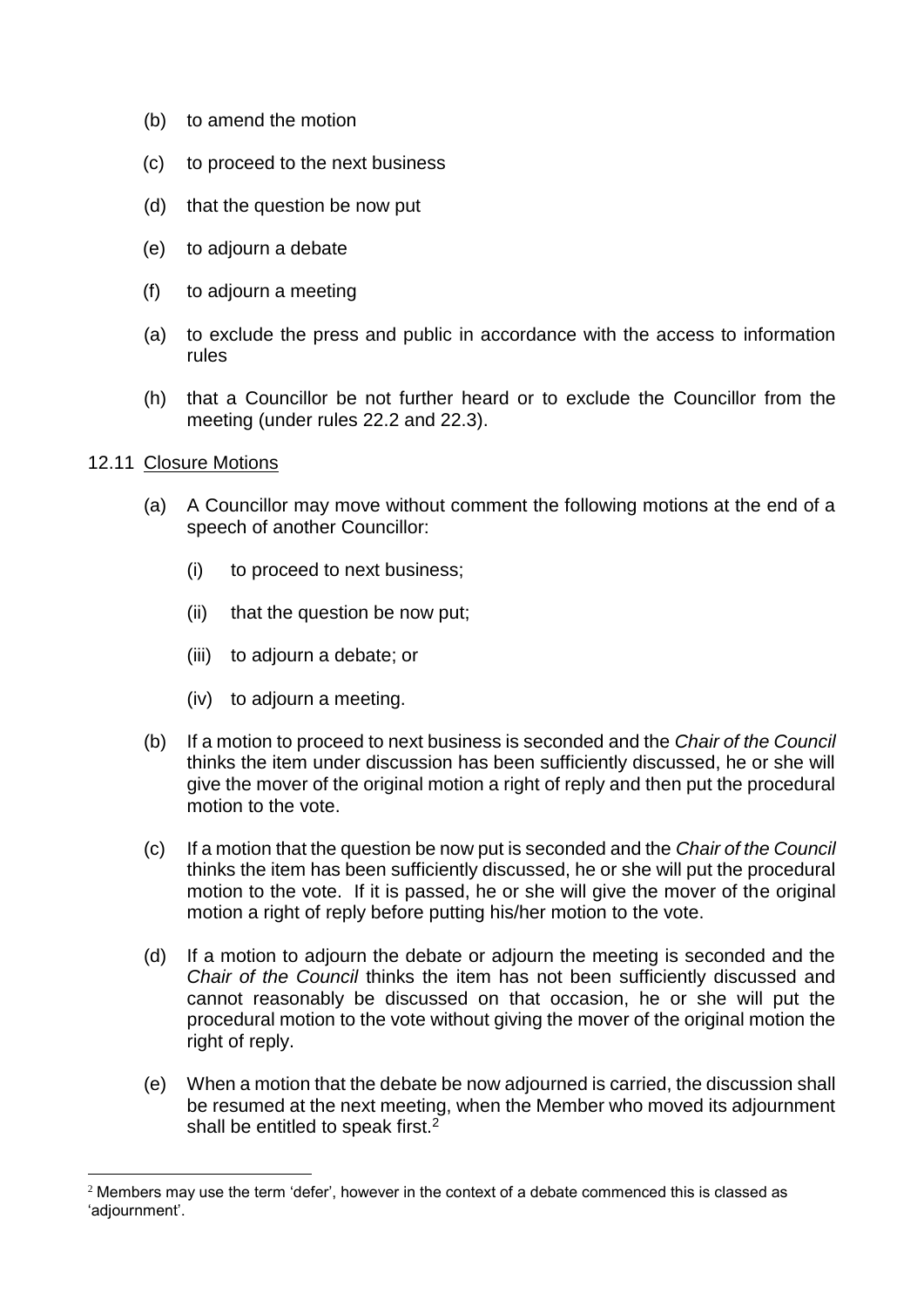# 12.12 Point of Order

A Councillor may raise a point of order at any time and the *Chair of the Council* will hear them immediately. A point of order may only relate to the alleged breach of these Council Procedure Rules or the law. The Councillor must indicate the rule or law and the way in which he or she considers it has been broken. The ruling of the *Chair of the Council* on the matter will be final.

#### 12.13 Personal Explanation

A Councillor may make a personal explanation at any time. A personal explanation shall only relate to some material part of an earlier speech by the Councillor which may appear to have been misunderstood in the present debate. The ruling of the *Chair of the Council* on the admissibility of a personal explanation will be final.

# **13. Previous Decisions and Motions**

#### 13.1 Motion to Rescind a Previous Decision

A motion to rescind a decision arising from a motion moved and adopted at a Council meeting within the past six months cannot be moved unless the notice of motion is signed by at least one third of the all Councillors.

#### 13.2 Motion Similar to one Previously Rejected

A motion or amendment in similar terms to one which has been rejected at a Council meeting within the past six months cannot be moved unless notice of motion or amendment is given signed by at least one third of all Councillors of Council.

Once a motion or amendment to which this Rule applies has been dealt with, no Councillor can propose a similar motion or amendment within the next six months.

# **14. Voting**

# 14.1 Majority

Unless this Constitution (or the law) provides otherwise any matter will be decided by a simple majority of those Councillors present and voting in the room at the time the question was put.

#### 14.2 Chairman of the Council's Casting Vote

If there are equal numbers of votes for and against, the *Chairman of the Council* will have a second or casting vote. There will be no restriction on how the *Chairman of the Council* chooses to exercise a casting vote.

## 14.3 Show of Hands

Unless a recorded vote is demanded (under rule 14.4) the *Chairman of the Council* will take the vote by a show of hands, or if there is no dissent, by the affirmation of the meeting.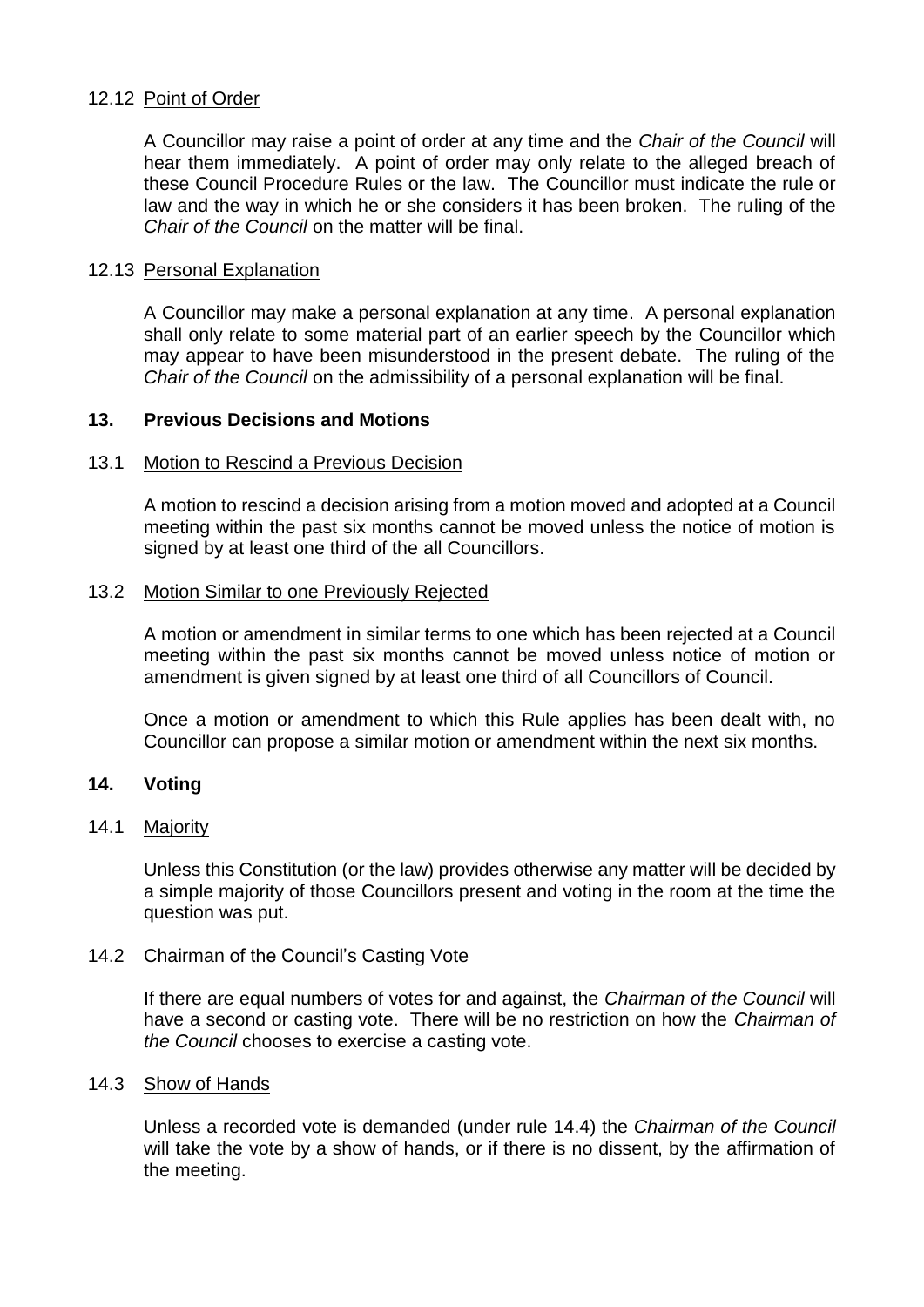# 14.3A Voting in Virtual Meetings

Where a vote is taken within a meeting of Council, where affirmation may not-be easily seen on screen, or where Members are joining by audio means only, the clerk will assist the Chair and request a verbal affirmation by roll call. In this instances, the record of the vote will not be entered in to the Minutes as a Recorded Vote.

#### 14.4 Recorded Vote

If three Councillors present at the meeting demand it, the names for and against the motion or amendment or abstaining from voting will be taken down in writing and entered into the minutes.

Where matters affecting the setting of the Council's budget or Council Tax are considered by Council then a recorded vote will take place as a matter of course.

#### 14.5 Right to Require Individual Vote to be Recorded

Where any Councillor requests it immediately after the vote is taken, their vote will be so recorded in the minutes to show whether they voted for or against the motion or abstained from voting.

#### 14.6 Voting on Appointments

If there are more than two people nominated for any position to be filled and there is not a clear majority of votes in favour of one person, then the name of the person with the least number of votes will be taken off the list and a new vote taken. The process will continue until there is a majority of votes for one person.

The number of votes each Member has is restricted to the number of vacancies to be filled.

# **15. Minutes**

#### 15.1 Signing the Minutes

The *Chair of the Council* will sign the minutes at the next suitable meeting. The *Chair of the Council* will move that the minutes of the previous meeting be signed as a correct record. The only part of the minutes that can be discussed is their accuracy.

#### 15.2 No Requirement to Sign Minutes of Previous Meeting at an Extraordinary Meeting

Where in relation to any meeting, the next meeting for the purposes of signing the minutes is a meeting called under paragraph 3 of schedule 12 to the Local Government Act 1972 (an extraordinary meeting), then the next following meeting (being a meeting called otherwise than under that paragraph) will be treated as a suitable meeting for the purposes of paragraph 41 (1) and (2) of schedule 12 relating to the signing of minutes.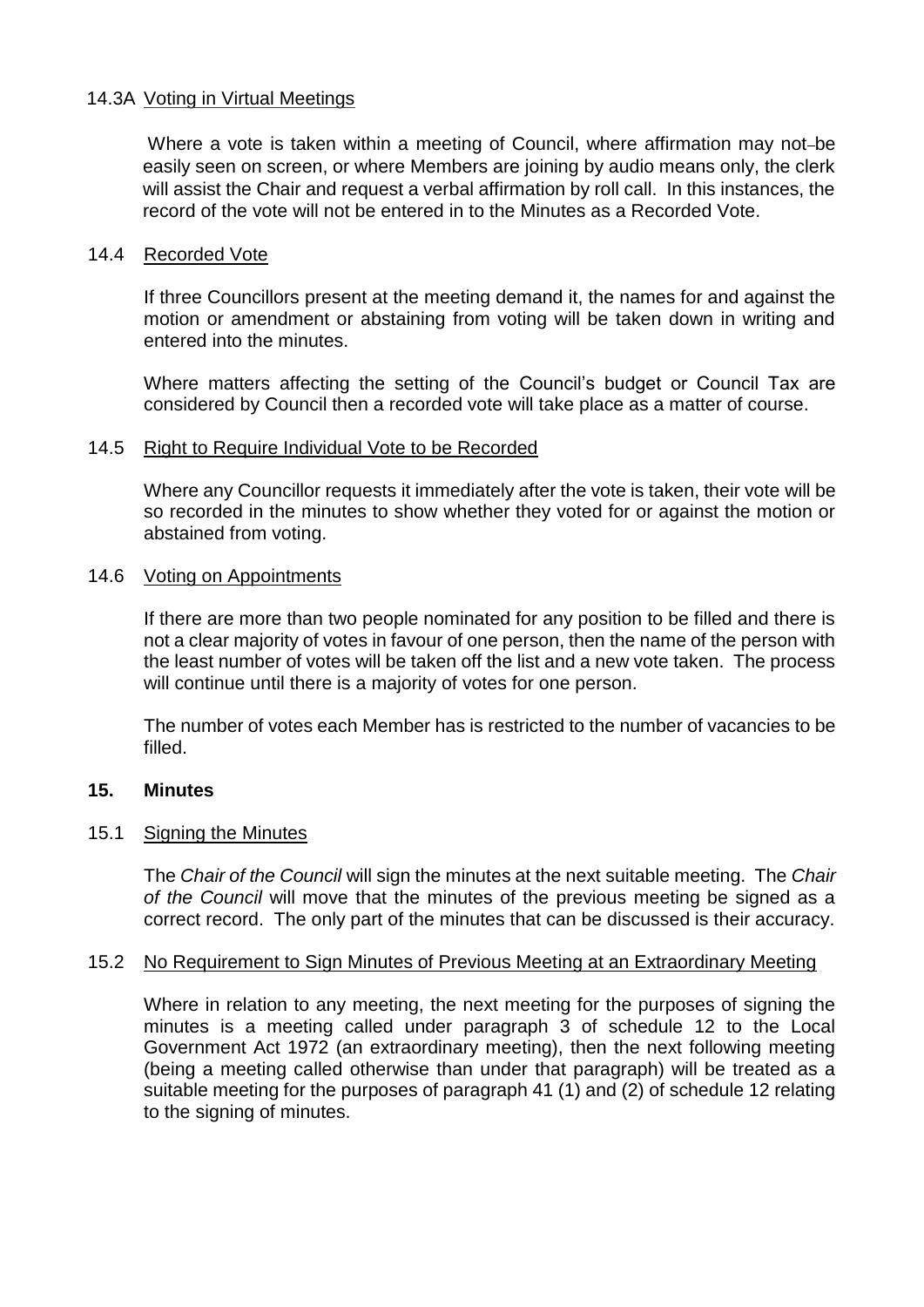# 15.3 Recording Attendance

An attendance register shall be circulated at each meeting of the Council and Members shall record their attendance at the meeting by signing the register and the names of Members attending the meeting will be recorded in the Minutes.

Where the meeting is attended remotely, Members is attendance will be entered into the register by the clerk.

Any Member leaving a meeting before its conclusion must first indicate to the Chair their intention to leave.

# **16. Petitions**

- 16.1 The Council welcomes petitions and recognises that they are one way in which people can let us know their concerns. All petitions submitted under the Council's Petitions Scheme will receive an acknowledgement from the Council within 10 working days of receipt.
- 16.2 That acknowledgement will set out what the Council plans to do with the petition.
- 16.3 If a petition contains more than 1,000 signatures it will be debated by the full Council unless it is a petition asking for a senior Council officer to give evidence at a public meeting. This means that the issue raised in the petition will be discussed at a meeting which all Councillors can attend.
- 16.4 The Council will endeavour to consider the petition at its next meeting, although on some occasions this may not be possible and consideration will then take place at the following meeting.
- 16.5 The petition organiser will be given five minutes to present the petition at the meeting and the petition will then be discussed by Councillors for a maximum of up to 30 minutes.
- 16.6 The Council will decide how to respond to the petition at this meeting.

[Please refer to the Petition Scheme appended to the Constitution for full details.]

# **17. Deputations**

17.1 *Deputations* may be received at any meeting of the Council following five clear working days written notice to the *Monitoring Officer*. They must be about matters for which the Council has a responsibility or which affect the area. The notice must be signed by at least five persons and set out the subject which the deputation wishes to raise and how it relates to the Council's functions or affects the area. The *Chairman of the Council* may, on the advice of the Head of Paid Service, refuse a *Deputation* which is illegal, scurrilous, improper, out of order or relates to a specific planning application or relates to a matter on which there has been a previous similar deputation within the preceding six months.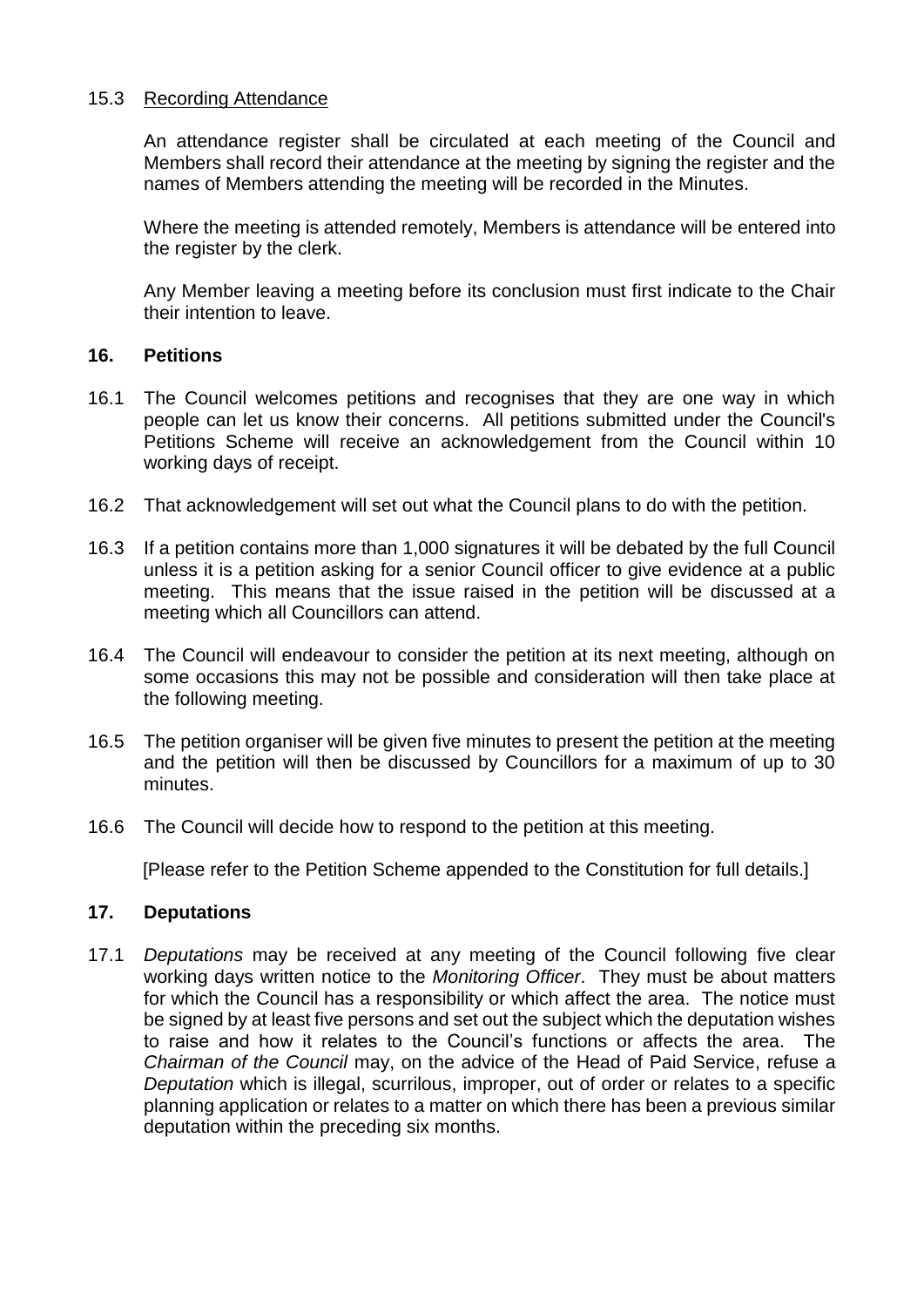- 17.2 A maximum of two *Deputations* only will be permitted at any meeting and they will be selected in the order notice is received. Only one *Deputation* will be permitted if the *Monitoring Officer* receives notice of a petition under Rule 16.
- 17.3 A *Deputation* may consist of up to five people, of whom no more than two may speak, except to answer Councillors' questions.
- 17.4 The *Deputation* may address the meeting for no more than five minutes and Councillors may then question the deputation for a further five minutes.
- 17.5 The relevant portfolio holder or appropriate Council member may, if he or she chooses, then address the meeting for up to three minutes.
- 17.6 No vote will be taken on a *Deputation*. A Councillor may propose that the subject matter be placed on the agenda of the next ordinary meeting of the relevant committee, such a motion to be moved and seconded formally and put without discussion. If no such motion is moved or carried, the *Deputation* will be referred to the relevant *Strategic Director* or *Head of Service* who will respond to it in writing within 28 days.

# **18 Requirements for Members to Withdraw from Meetings**

- 18.1 Where a member has a disclosable pecuniary interest in any business of the authority they must withdraw from the meeting room (including the public gallery) whenever it becomes apparent that the business is being considered, unless the member has been granted a dispensation.
- 18.2 Subject to paragraph 18.3 below and paragraph 11 (d) of the Code of Conduct, where a member has a significant other interest in any business of the authority they must withdraw from the meeting room (including the public gallery) whenever it becomes apparent that the business is being considered.
- 18.3 A member with a significant other interest in any business of the authority may still attend that meeting but only for the purpose of making representations, answering questions or giving evidence relating to the business, provided that the public are also allowed to attend the meeting for the same purpose. Immediately after making representations, answering questions or giving evidence the member must withdraw from the meeting room (including the public gallery) for the consideration and vote on the business.
- 18.3A Where a virtual meeting is taking place or a Member is attending the meeting remotely, if a Member is required to withdraw from the meeting they must do so by disconnecting their telephone/video call.

# **19. Use of Media and Other Communication Methods**

19.1 Subject to Rule 22, a person may report on or provide commentary on the proceedings of a meeting using any means for enabling persons not present to see or hear proceedings of a meeting as it takes place or later.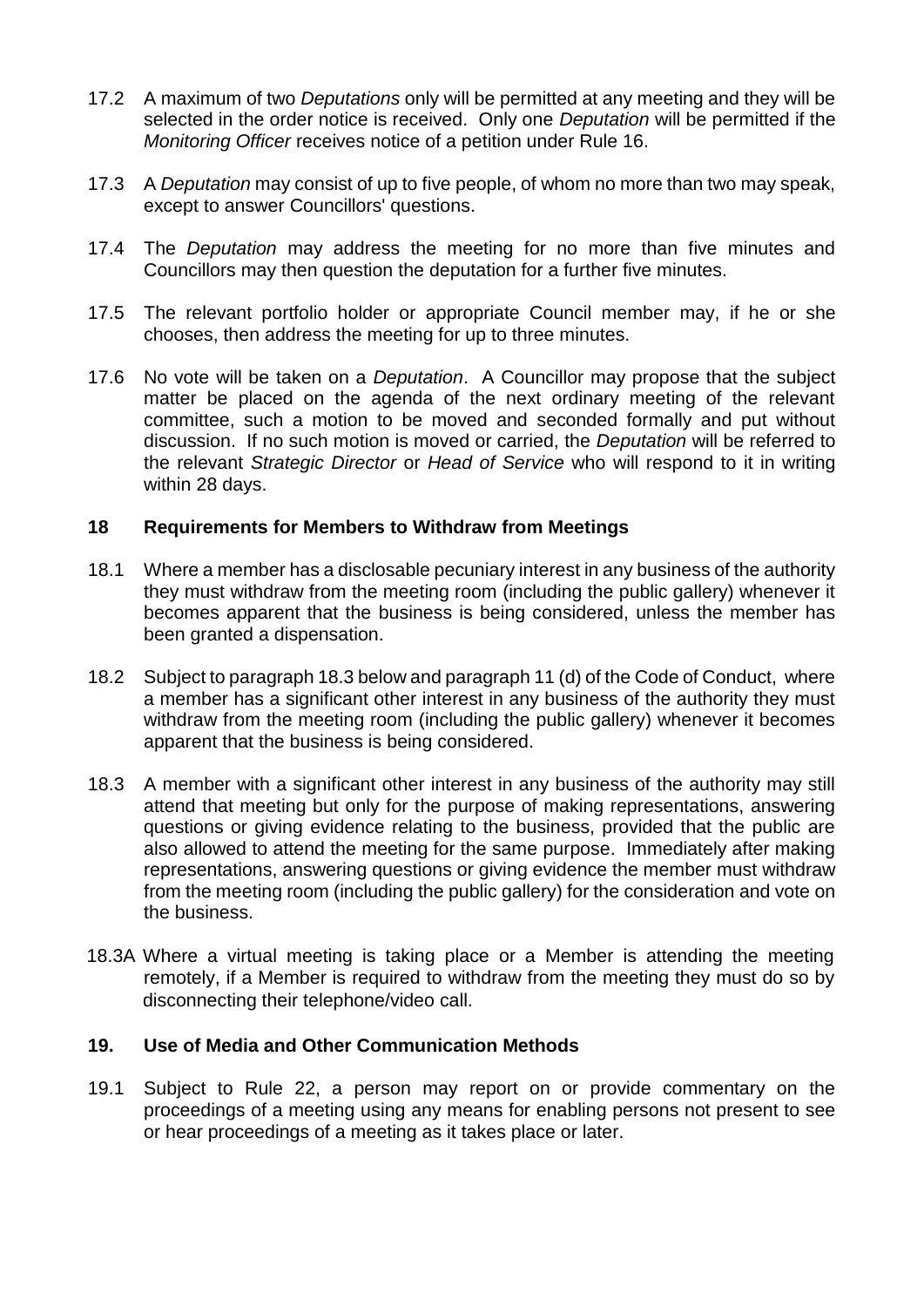# **20**. **Exclusion of the Public**

- 20.1 The public and press may only be excluded either in accordance with the Access to Information Procedure Rules in Part 4 of this Constitution or Rule 22 (disturbance by the public).
- 20.1A When confidential or exempt issues as defined in Schedule 12A of the Local Government Act 1972 are under consideration at the meeting, no members of the public at remote locations must be able to hear or see the proceedings during such meetings. Any Member in remote attendance who fails to disclose that there are other persons present who are not so entitled will be in breach of their Code of Conduct responsibilities.

# **21**. **Councillors' Conduct**

# Speaking at Meetings

- 21.1 When a Councillor speaks at Council, firstly they should announce their name and Ward or Cabinet Portfolio (if more appropriate), and he/she must address the meeting through the Chairman. Whilst there is no requirement, Councillors are permitted to stand to address Council should they wish to do so.
- 21.2 If more than one Councillor wishes to speak, the Chair will ask one to speak, and the other will refrain. Other Councillors must remain silent whilst a Councillor is speaking unless they wish to make a point of order or personal explanation.
- 21.3 When the *Chair of the Council* stands during a debate any Councillor(s) then standing must sit down and the Council must be silent.
- 21.3A Where a virtual meeting is taking place or a Member is attending the meeting remotely, Members must comply with any Council guidelines on how they should indicate their wish to speak and other rules on participation during the course of debate.

#### Disturbance by Members

- 21.4 If a Councillor is guilty of misconduct by persistently disregarding the ruling of the *Chairman of the Council*, or by behaving irregularly, improperly or offensively, or by deliberately obstructing business, any Councillor may move that the Councillor is not further heard. If seconded, the motion will be voted on without discussion.
- 21.5 If the Councillor continues to behave improperly after such a motion is carried, any Councillor may move either that the Councillor leave the meeting or that the meeting be adjourned for a specified period. If seconded, the motion will be voted on without discussion.
- 21.6 If there is a general disturbance making orderly business impossible, the *Chairman of the Council* may adjourn the meeting for as long as he or she thinks necessary.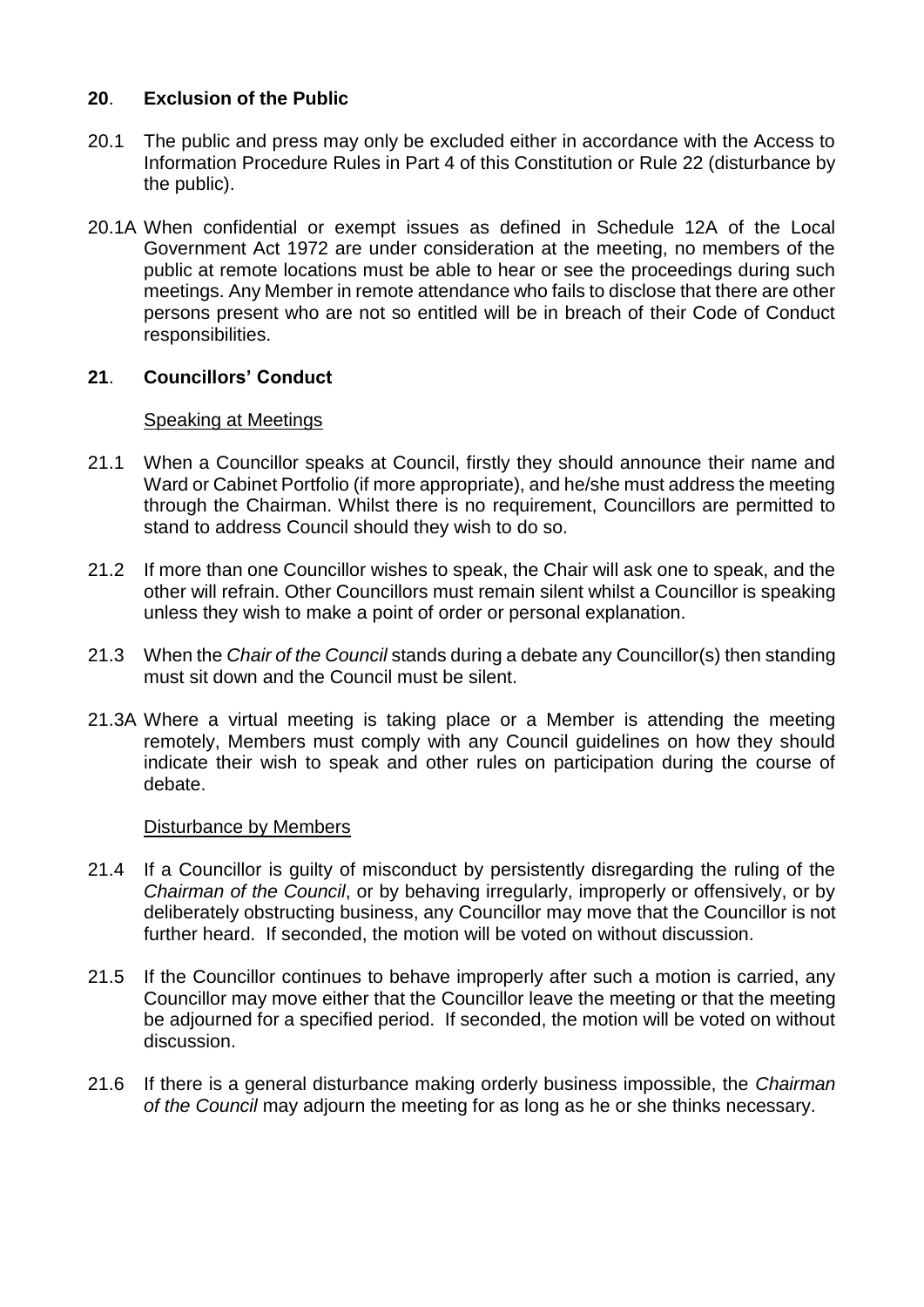# **22**. **Disturbance by Public**

- 22.1 If a member of the public interrupts proceedings, the *Chairman of the Council* will warn the person concerned and, if the interruption continues, will order the person's removal from the meeting room.
- 22.2 If there is a general disturbance in any part of the meeting room open to the public the *Chairman of the Council* shall order that part to be cleared.

# **23. Suspension and Amendment of Council Procedure Rules**

- 23.1 Any of the Council Procedure Rules to which this Rule applies may be suspended by motion on notice or without notice.
- 23.2 Such a motion cannot be moved without notice unless at least one half of the whole number of Councillors of the Council are present.
- 23.3 Suspension can only be for the duration of the meeting from the point of resolution to the move in to private session.

# **24. Attendance at Committee Meetings by Members of the Council**

- 24.1 A Member of the Council may, with the approval of the appropriate Chairman, attend any meeting of a Committee or Sub-Committee and, if so invited by the Chairman of that Committee or Sub-Committee, may speak but not vote on business before that meeting.
- 24.2 No Member of the Council shall attend any Standing Committee or Standing Sub-Committee or any other Committee, Sub-Committee or other body set up by the Council of which he/she is not a member whilst that Committee/Sub-Committee/Other body is exercising any function which, in the opinion of the Head of Paid Service, is engaged in interviewing candidates for any position with the Council or in existing appellate functions in relation to appointment, promotion, dismissal, salary, superannuation or conditions of service, or as to the conduct of any person employed by the Council.
- 24.3 In the event of any Committee, Sub-Committee or meeting of Cabinet deciding in accordance with the Access to Information Procedure Rules to exclude the public whilst any matter of a confidential or exempt nature is discussed, any Member of Council who is present who is not a Member of that Committee, Sub-Committee or Cabinet may remain unless the Committee, Sub-Committee or Cabinet ask him/her to leave or if he/she is precluded by any other Rule or Code of Conduct issue from remaining. In the case of Sub-Committee and Working Party meetings, which are not ordinarily open to the press and public, it shall similarly be open to the Sub-Committee or Working Party to ask a non-member to leave.

# **25. Application of Council Procedure Rules to Committees**

Rules 4 to 7, 11 to 15 and 18 to 24 apply to meetings of all groups and committees.